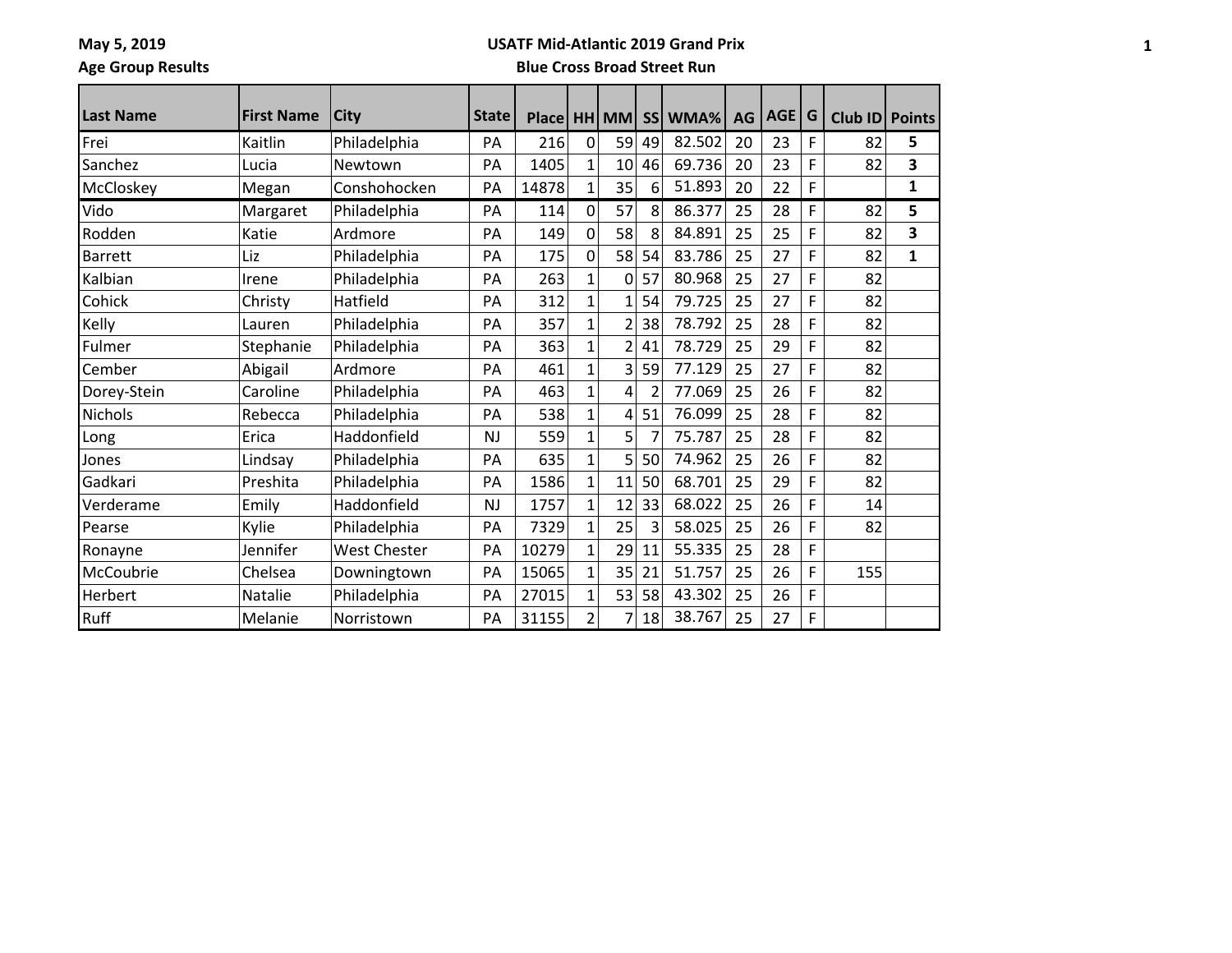## **USATF Mid-Atlantic 2019 Grand Prix**

**Age Group Results**

| Bishop        | Meghan    | Philadelphia       | PA        | 127   | 0              | 57             | 31             | 86.410 | 30 | 34 | F | 82   | 5            |
|---------------|-----------|--------------------|-----------|-------|----------------|----------------|----------------|--------|----|----|---|------|--------------|
| O'Connor      | Siobhan   | Philadelphia       | PA        | 414   | $\overline{1}$ | 3              | 18             | 78.041 | 30 | 31 | F |      | 3            |
| Lounsbury     | Leah-Kate | Newark             | DE        | 485   | $\mathbf{1}$   | 4              | 21             | 76.871 | 30 | 32 | F | 25   | $\mathbf{1}$ |
| Dunn          | Jackie    | Philadelphia       | PA        | 614   | $\mathbf{1}$   | 5              | 38             | 75.724 | 30 | 34 | F | 81   |              |
| Ryan          | Maura     | Doylestown         | PA        | 764   | $\mathbf{1}$   | 6              | 50             | 73.915 | 30 | 31 | F | 82   |              |
| Foley         | Christine | Philadelphia       | PA        | 979   | $\mathbf{1}$   | 8              | 26             | 72.187 | 30 | 31 | F | 82   |              |
| Molczan       | Aliah     | Philadelphia       | PA        | 1067  | $\mathbf{1}$   | 8              | 57             | 72.081 | 30 | 34 | F | 82   |              |
| Dahab         | Sophia    | Philadelphia       | PA        | 1449  | $\overline{1}$ | 10             | 59             | 69.829 | 30 | 33 | F | 82   |              |
| Wise          | Rachel    | <b>North Wales</b> | PA        | 1889  | $\mathbf{1}$   | 13             | 6              | 67.807 | 30 | 33 | F | 81   |              |
| Tozer         | Colleen   | Philadelphia       | PA        | 5328  | $\mathbf{1}$   | 21             | 35             | 60.552 | 30 | 31 | F | 81   |              |
| Abelus        | Julienne  | Philadelphia       | PA        | 34317 | $\overline{2}$ | 45             | 45             | 29.985 | 30 | 34 | F |      |              |
| Fragola       | Jessica   | Philadelphia       | PA        | 172   | $\pmb{0}$      | 58             | 45             | 85.163 | 35 | 36 | F | 82   | 5            |
| Everhart      | Ann Marie | Philadelphia       | PA        | 226   | $\overline{1}$ | 0              | $\mathbf{1}$   | 83.060 | 35 | 35 | F | 82   | 3            |
| Goswami       | Jennifer  | Gladwyne           | PA        | 250   | $\overline{1}$ | 0              | 36             | 82.261 | 35 | 35 | F | 82   | $\mathbf{1}$ |
| Kolesar       | Dana      | Media              | PA        | 672   | $\mathbf{1}$   | 6              | 3              | 76.836 | 35 | 39 | F | 14   |              |
| Zuiderhof     | Dana      | Pipersville        | PA        | 2231  | $\overline{1}$ | 14             | 17             | 67.355 | 35 | 36 | F |      |              |
| Brown         | Lauren    | Lansdale           | PA        | 14800 | $\mathbf{1}$   | 35             | $\mathbf 0$    | 53.421 | 35 | 39 | F | 1173 |              |
| Tran          | Heng      | Philadelphia       | PA        | 29476 | $\overline{2}$ | $\mathbf 0$    | 26             | 41.392 | 35 | 35 | F |      |              |
| Zaitz         | Emily     | Elsmere            | DE        | 30512 | $\overline{2}$ | 4              | 18             | 40.105 | 35 | 35 | F | 25   |              |
| Peterson      | Christy   | North Wales        | PA        | 264   | $\mathbf{1}$   | 0              | 58             | 86.304 | 40 | 44 | F | 155  | 5            |
| Dunn          | Karen     | <b>Trappe</b>      | PA        | 302   | $\mathbf{1}$   | $\mathbf{1}$   | 44             | 83.855 | 40 | 42 | F |      | 3            |
| Rubinich      | Kara      | Downingtown        | PA        | 295   | $\overline{1}$ | $\overline{1}$ | 37             | 82.851 | 40 | 40 | F | 155  | $\mathbf{1}$ |
| Chiaramonte   | Jasmine   | Meadowbrook        | PA        | 802   | $\overline{1}$ | $\overline{7}$ | 11             | 77.673 | 40 | 43 | F |      |              |
| Unger         | Meredith  | Wayne              | PA        | 1096  | $\mathbf{1}$   | 9              | $\overline{7}$ | 76.127 | 40 | 44 | F | 82   |              |
| McCalley      | Katherine | Haddonfield        | <b>NJ</b> | 1187  | $\overline{1}$ | 9              | 35             | 73.365 | 40 | 40 | F | 14   |              |
| Girotto       | Sara      | Wynnewood          | PA        | 1477  | $\overline{1}$ | 11             | 8              | 73.360 | 40 | 43 | F | 5    |              |
| Tierney       | MaryAnn   | Philadelphia       | PA        | 5902  | $\mathbf{1}$   | 22             | 41             | 62.165 | 40 | 41 | F | 82   |              |
| Monforto      | Kathleen  | Laurel Springs     | <b>NJ</b> | 6801  | $\mathbf{1}$   | 24             | 11             | 61.493 | 40 | 42 | F | 14   |              |
| <b>Burley</b> | Kara      | Hainesport         | <b>NJ</b> | 7011  | $\mathbf{1}$   | 24             | 34             | 60.367 | 40 | 40 | F | 9    |              |
| Molz          | Marie     | Mount Laurel       | <b>NJ</b> | 11847 | $\mathbf{1}$   | 31             | 14             | 56.741 | 40 | 42 | F | 306  |              |
| Anderson      | Andrea    | Philadelphia       | PA        | 18493 | $\mathbf{1}$   | 39             | 42             | 51.922 | 40 | 42 | F | 110  |              |
| Johnson       | Lisa Rose | Absecon            | <b>NJ</b> | 29159 | $\mathbf{1}$   | 59             | 28             | 43.331 | 40 | 42 | F | 14   |              |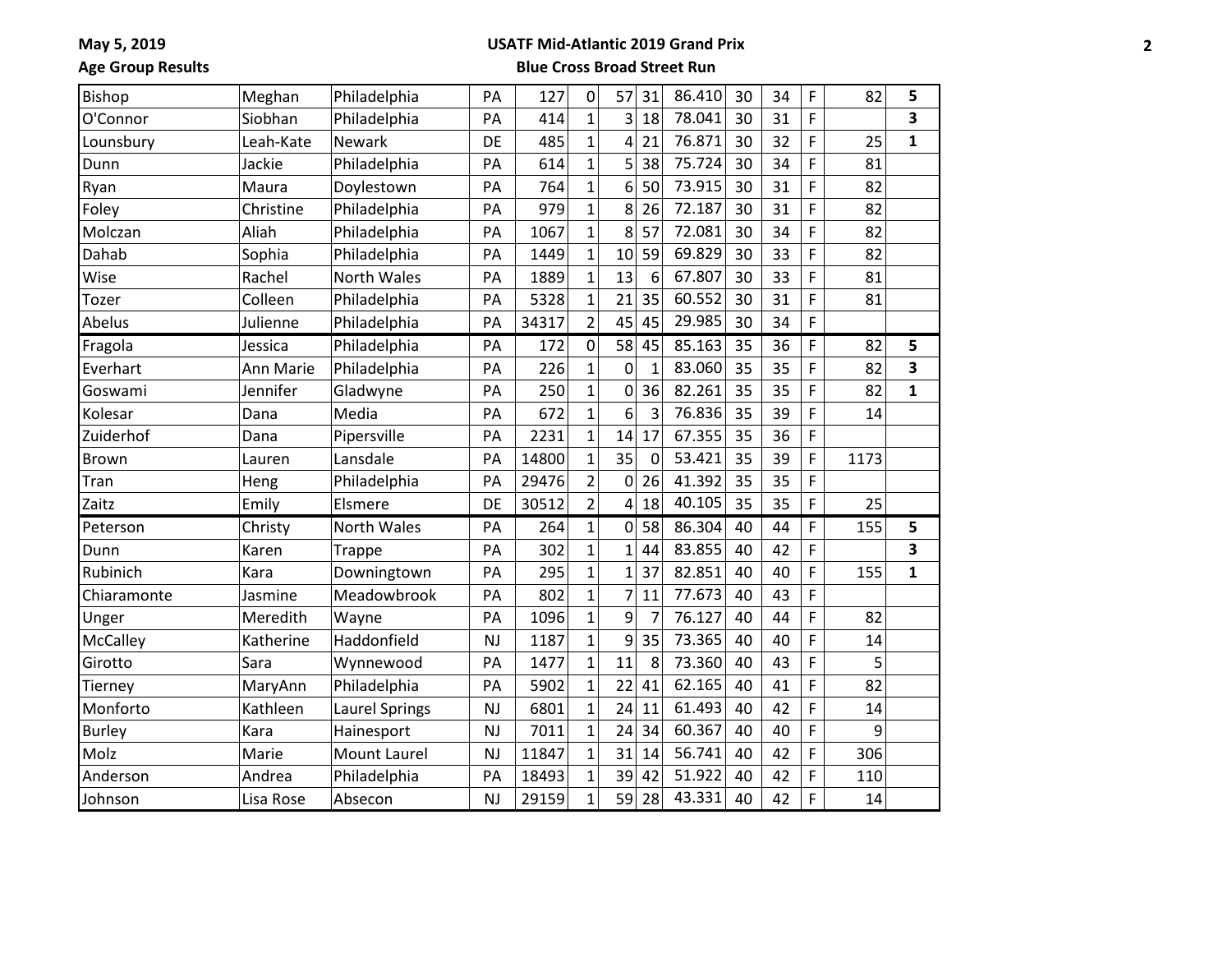## **USATF Mid-Atlantic 2019 Grand Prix**

**Age Group Results**

| Brangan           | Michelle      | Mullica Hill             | <b>NJ</b> | 358   | $\mathbf{1}$   | $\overline{2}$ | 38             | 88.558 | 45 | 49 | F | 25   | 5            |
|-------------------|---------------|--------------------------|-----------|-------|----------------|----------------|----------------|--------|----|----|---|------|--------------|
| Hodge             | <b>Brenda</b> | York                     | PA        | 338   | $\overline{1}$ | $\overline{2}$ | 23             | 86.882 | 45 | 47 | F | 25   | 3            |
| Dean              | Abby          | Philadelphia             | PA        | 487   | $\mathbf{1}$   | 4              | 21             | 84.227 | 45 | 47 | F | 155  | 1            |
| Heppelmann        | Patricia      | Malvern                  | PA        | 990   | $\overline{1}$ | 8              | 29             | 78.316 | 45 | 46 | F | 155  |              |
| Dietrick          | Kimberly      | Malvern                  | PA        | 1339  | $\overline{1}$ | 10             | 26             | 75.390 | 45 | 45 | F | 182  |              |
| Montini           | Rebecca       | <b>Huntingdon Valley</b> | PA        | 3535  | $\overline{1}$ | 17             | 54             | 71.202 | 45 | 49 | F | 81   |              |
| Wert              | Cheryl        | Havertown                | PA        | 4739  | $\overline{1}$ | 20             | 19             | 68.251 | 45 | 48 | F |      |              |
| Regan             | Cecelia       | Glenside                 | PA        | 7343  | $\overline{1}$ | 25             | 5              | 64.427 | 45 | 48 | F | 81   |              |
| Gelembiuk         | Lisa Marie    | Schwenksville            | PA        | 6784  | $\mathbf{1}$   | 24             | 9              | 64.409 | 45 | 47 | F | 1173 |              |
| Schmidt           | Aliza         | Philadelphia             | PA        | 6555  | $\overline{1}$ | 23             | 45             | 64.040 | 45 | 46 | F | 5    |              |
| <b>Breen</b>      | Diana         | Philadelphia             | PA        | 24459 | $\overline{1}$ | 48             | 47             | 50.391 | 45 | 48 | F | 5    |              |
| Pangburn (Hankin) | Julie         | Downingtown              | PA        | 1209  | $\overline{1}$ | 9              | 44             | 84.512 | 50 | 54 | F | 155  | 5            |
| <b>Broadbent</b>  | Anabelle      | Perkasie                 | PA        | 1460  | $\mathbf{1}$   | 11             | 3              | 79.944 | 50 | 51 | F | 5    | 3            |
| Ropka             | Jennifer      | Cherry Hill              | NJ        | 2710  | $\overline{1}$ | 15             | 46             | 74.967 | 50 | 51 | F | 14   | $\mathbf{1}$ |
| Thiel-Poblotzki   | Martina       | Middletown               | DE        | 4382  | $\overline{1}$ | 19             | 38             | 74.006 | 50 | 54 | F | 25   |              |
| Pasquella         | Linda         | Franklinville            | <b>NJ</b> | 5698  | $\mathbf{1}$   | 22             | 19             | 69.852 | 50 | 52 | F | 9    |              |
| Doran-Briggs      | Maretta       | Marlton                  | NJ        | 7599  | $\overline{1}$ | 25             | 29             | 68.941 | 50 | 54 | F | 9    |              |
| Consiglio-Ward    | Loretta       | Wilmington               | DE        | 10281 | $\mathbf{1}$   | 29             | 11             | 66.081 | 50 | 54 | F | 25   |              |
| Petraglia         | Daria         | Philadelphia             | PA        | 21714 | $\overline{1}$ | 44             | 16             | 54.476 | 50 | 51 | F |      |              |
| Kelnock           | Linda         | <b>West Chester</b>      | PA        | 24460 | $\overline{1}$ | 48             | 47             | 52.857 | 50 | 52 | F |      |              |
| McGrier           | Dawn          | Swedesboro               | NJ        | 28018 | $\mathbf{1}$   | 56             | 19             | 49.434 | 50 | 52 | F | 306  |              |
| Oriente           | Colleen       | Holland                  | PA        | 33863 | $\overline{2}$ | 32             | 9              | 37.332 | 50 | 51 | F |      |              |
| Getchell          | Michelle      | Morton                   | PA        | 34174 | $\overline{2}$ | 40             | 31             | 35.822 | 50 | 52 | F | 220  |              |
| Goodman           | Hilary        | Springhouse              | PA        | 2079  | $\overline{1}$ | 13             | 46             | 81.948 | 55 | 56 | F | 1173 | 5            |
| Corino            | Kristy        | <b>Blue Bell</b>         | PA        | 6121  | $\mathbf{1}$   | 23             | $\overline{2}$ | 72.802 | 55 | 56 | F | 1173 | 3            |
| Siegel            | Lauren        | <b>Elkins Park</b>       | PA        | 8526  | $\overline{1}$ | 26             | 51             | 72.405 | 55 | 59 | F | 5    | $\mathbf{1}$ |
| Matthews          | Mary          | Honey Brook              | PA        | 20248 | $\overline{1}$ | 42             | 3              | 61.620 | 55 | 59 | F | 182  |              |
| Fralic            | Irma          | Wyndmoor                 | PA        | 26968 | $\mathbf{1}$   | 53             | 54             | 53.073 | 55 | 56 | F | 5    |              |
| Nathanson         | Debra         | Bala Cynwyd              | PA        | 28244 | $\mathbf{1}$   | 56             | 57             | 51.689 | 55 | 56 | F |      |              |
| Gray              | Tia           | Philadelphia             | PA        | 30540 | $\overline{2}$ | 4              | 24             | 49.879 | 55 | 58 | F |      |              |
| Gandolfo          | Maria         | <b>Haddon Heights</b>    | NJ        | 34054 | $\overline{2}$ | 36             | 32             | 38.618 | 55 | 56 | F | 14   |              |
| Miller            | Angela        | Philadelphia             | PA        | 34260 | $\overline{2}$ | 43             | 16             | 37.515 | 55 | 57 | F |      |              |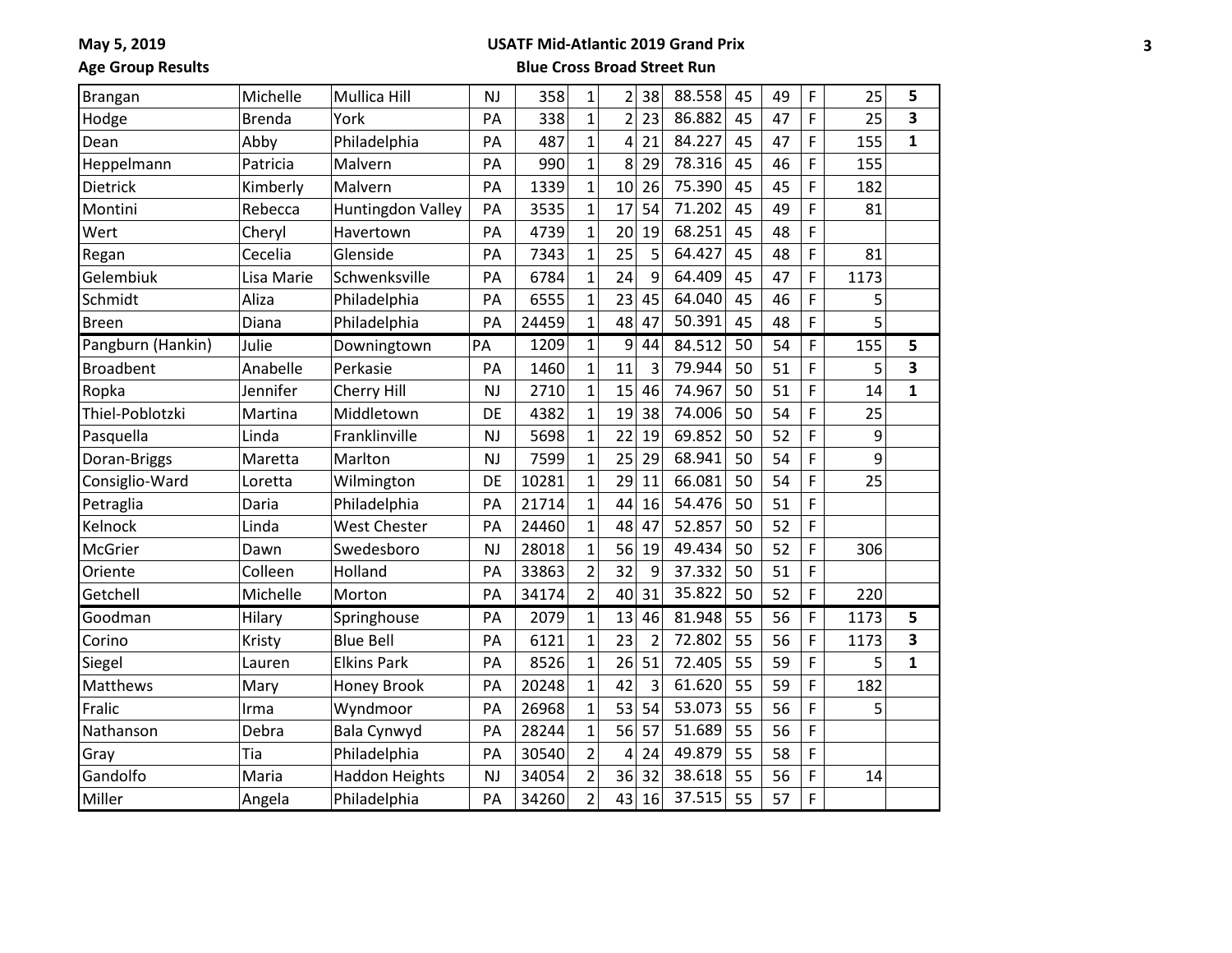### **USATF Mid-Atlantic 2019 Grand Prix**

**Age Group Results**

| <b>Boyer</b>   | Linda    | North Wales          | PA        | 3566  | 17 | 58              | 82.877 | 60 | 61 | F | 81   | 5 |
|----------------|----------|----------------------|-----------|-------|----|-----------------|--------|----|----|---|------|---|
| DiPangrazio    | Denise   | Downingtwon          | PA        | 6705  | 23 | 59              | 78.012 | 60 | 62 | F | 182  | 3 |
| Call           | Kathryn  | Downingtown          | PA        | 8550  | 26 | 53              | 73.355 | 60 | 60 | F | 182  | 1 |
| Hellman        | Joanna   | <b>Medford Lakes</b> | <b>NJ</b> | 14136 | 34 | 9               | 69.588 | 60 | 62 |   | 9    |   |
| Wolf           | Ann      | Marlton              | <b>NJ</b> | 20767 | 42 | 46              | 63.753 | 60 | 62 |   | 9    |   |
| Gurka          | Mary Ann | <b>Berlin</b>        | <b>NJ</b> | 10088 | 28 | 55              | 78.032 | 65 | 66 |   | 9    | 5 |
| Moll           | Vlatka   | Doylestown           | PA        | 16739 | 37 | 29              | 71.175 | 65 | 66 |   | 1173 | 3 |
| Lizzio         | Jean     | <b>Berlin</b>        | <b>NJ</b> | 16914 | 37 | 41              | 71.029 | 65 | 66 |   | 9    |   |
| <b>McManus</b> | Diane    | <b>Upper Darby</b>   | PA        | 34003 | 35 | 21              | 46.014 | 65 | 68 |   | 81   |   |
| Hampton        | Joy      | Mullica hill         | <b>NJ</b> | 18354 | 39 | 30 <sup>1</sup> | 76.499 | 70 | 72 | F |      | 5 |
| Folzer         | Sandra   | Philadelphia         | PA        | 19584 | 41 | 6               | 85.443 | 75 | 79 | F | 81   | 5 |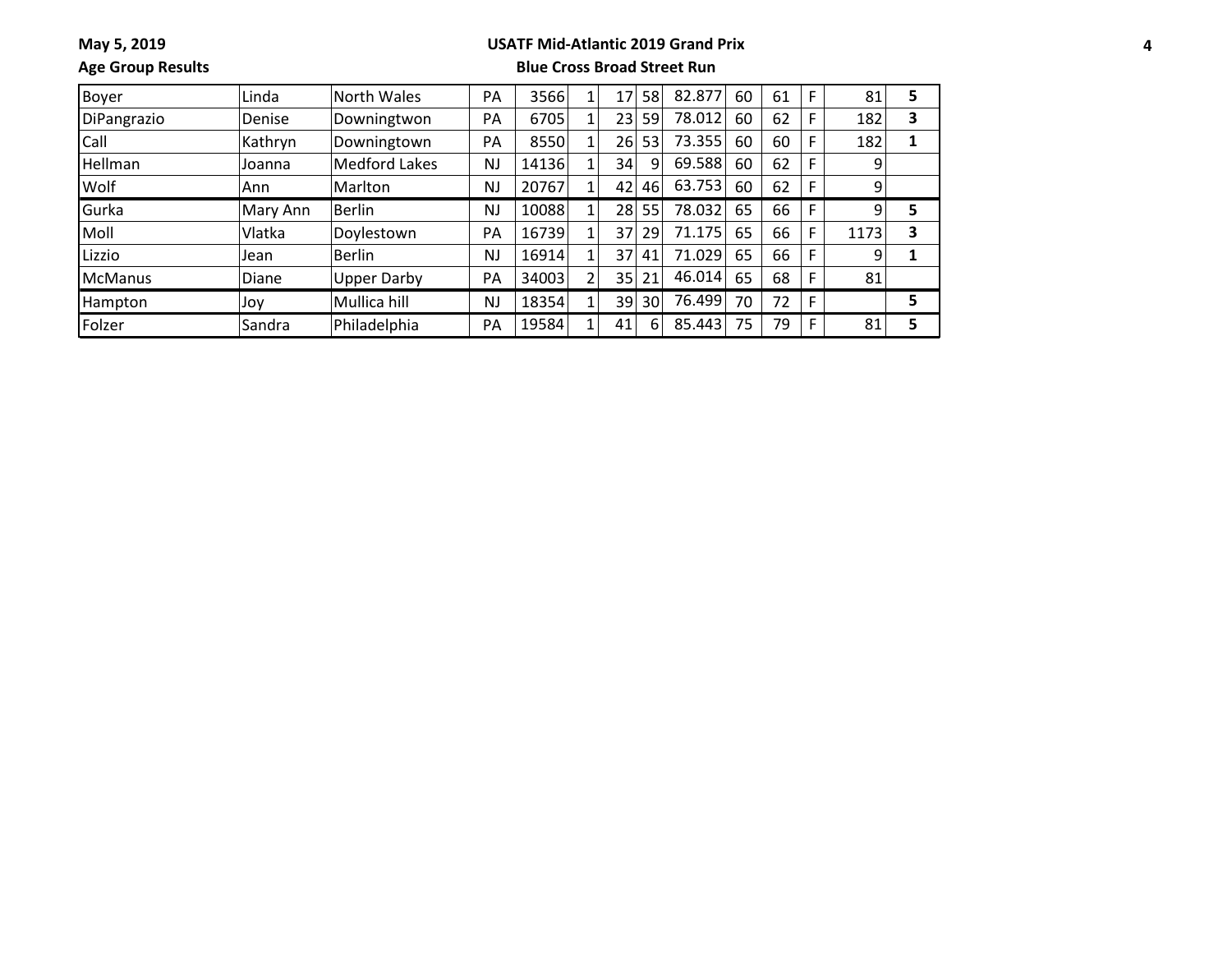**May 5, 2019 Age Group Results**

#### **USATF Mid-Atlantic 2019 Grand Prix**

| Last Name       | <b>First Name</b> | <b>City</b>         | <b>State</b> | Placel |              | HH MM | <b>SS</b>      | WMA%   | AG | AGE | G | Club ID | <b>Points</b> |
|-----------------|-------------------|---------------------|--------------|--------|--------------|-------|----------------|--------|----|-----|---|---------|---------------|
| Hermann         | Ethan             | Philadelphia        | PA           | 13     | 0            | 51    | 17             | 85.798 | 15 | 19  | M | 82      | 5             |
| Comber          | Devon             | Maple Glen          | PA           | 1137   | $\mathbf{1}$ | 9     | 20             | 64.784 | 15 | 16  | M |         | 3             |
| Choi            | David             | Lansdowne           | PA           | 26     | $\pmb{0}$    | 52    | 24             | 83.969 | 20 | 24  | M | 82      | 5             |
| Sutton          | Kieran            | Philadelphia        | PA           | 38     | $\pmb{0}$    | 53    | 20             | 82.500 | 20 | 24  | M | 82      | 3             |
| <b>Matthews</b> | John              | Honey Brook         | PA           | 73     | 0            | 55    | 21             | 79.494 | 20 | 24  | M | 182     | $\mathbf{1}$  |
| <b>Brand</b>    | Alec              | Philadelphia        | PA           | 74     | $\pmb{0}$    | 55    | 22             | 79.470 | 20 | 24  | M | 82      |               |
| McClellan       | Thomas            | Primos              | PA           | 90     | $\mathbf 0$  | 56    | 8              | 78.385 | 20 | 23  | M | 82      |               |
| Leathers        | Cain              | Philadelphia        | PA           | 98     | $\pmb{0}$    | 56    | 31             | 77.853 | 20 | 24  | M | 82      |               |
| Ferry           | Matthew           | Philadelphia        | PA           | 164    | $\pmb{0}$    | 58    | 34             | 75.128 | 20 | 24  | M | 82      |               |
| Kane            | Matt              | Philadelphia        | PA           | 12     | $\pmb{0}$    | 50    | 56             | 86.387 | 25 | 29  | M | 82      | 5             |
| Mullin          | Christopher       | Eagleville          | PA           | 17     | $\pmb{0}$    | 51    | 39             | 85.189 | 25 | 25  | M | 82      | 3             |
| Voorhees        | Simon             | Philadelphia        | PA           | 21     | $\pmb{0}$    | 52    | 8              | 84.399 | 25 | 25  | M | 82      | $\mathbf{1}$  |
| <b>Brandon</b>  | Kevin             | Philadelphia        | PA           | 24     | $\pmb{0}$    | 52    | 14             | 84.237 | 25 | 28  | M | 82      |               |
| Mateer          | Christopher       | Philadelphia        | PA           | 28     | $\pmb{0}$    | 52    | 25             | 83.943 | 25 | 28  | M | 82      |               |
| Rissell         | Ethan             | Lafayette Hill      | PA           | 30     | $\pmb{0}$    | 52    | 30             | 83.810 | 25 | 29  | M | 82      |               |
| Predhome        | Alex              | Philadelphia        | PA           | 37     | 0            | 53    | 7              | 82.837 | 25 | 25  | M | 82      |               |
| Davies          | Geraint           | Cambridge           | MA           | 51     | $\pmb{0}$    | 54    | 14             | 81.131 | 25 | 28  | M | 82      |               |
| Young           | Jeff              | <b>West Chester</b> | PA           | 65     | $\mathbf 0$  | 54    | 53             | 80.170 | 25 | 28  | M | 82      |               |
| McLaughlin      | Patrick           | Philadelphia        | PA           | 67     | $\pmb{0}$    | 54    | 57             | 80.073 | 25 | 29  | M | 82      |               |
| Vido            | Michael           | Philadelphia        | PA           | 70     | $\pmb{0}$    | 55    | 4              | 79.903 | 25 | 28  | M | 82      |               |
| Appman          | Timothy           | Philadelphia        | PA           | 81     | 0            | 55    | 45             | 78.924 | 25 | 25  | M | 82      |               |
| Ruchkin         | Ivan              | Philadelphia        | PA           | 88     | 0            | 55    | 59             | 78.595 | 25 | 29  | M | 82      |               |
| Lyman           | <b>Breandan</b>   | Philadelphia        | PA           | 109    | $\pmb{0}$    | 57    | $\mathbf{1}$   | 77.170 | 25 | 29  | M | 82      |               |
| Krall           | Max               | Philadelphia        | PA           | 125    | $\pmb{0}$    | 57    | 24             | 76.655 | 25 | 26  | M | 82      |               |
| Biggin          | Blair             | Philadelphia        | PA           | 196    | $\pmb{0}$    | 59    | 25             | 74.053 | 25 | 29  | M | 82      |               |
| Zimmet          | Austin            | Philadelphia        | PA           | 221    | $\pmb{0}$    | 59    | 52             | 73.497 | 25 | 28  | M | 82      |               |
| Mallozzi        | Daniel            | Philadelphia        | PA           | 396    | 1            | 3     | 4              | 69.767 | 25 | 25  | M | 82      |               |
| Palumbo         | Kurt              | Philadelphia        | PA           | 404    | $\mathbf{1}$ | 3     | 10             | 69.657 | 25 | 26  | M | 82      |               |
| Skalski         | Evan              | Philadelphia        | PA           | 403    | $\mathbf{1}$ | 3     | 10             | 69.657 | 25 | 28  | M | 82      |               |
| Seltzer         | Kevin             | Wilmington          | DE           | 1278   | $\mathbf{1}$ | 10    | $\overline{7}$ | 62.753 | 25 | 27  | M |         |               |
| <b>Bodor</b>    | William           | Doylestown          | PA           | 6775   | $\mathbf{1}$ | 24    | 8              | 52.298 | 25 | 28  | M | 5       |               |
| <b>Brown</b>    | Andre             | Philadelphia        | PA           | 22990  | $\mathbf{1}$ | 46    | 14             | 41.418 | 25 | 26  | M | 154     |               |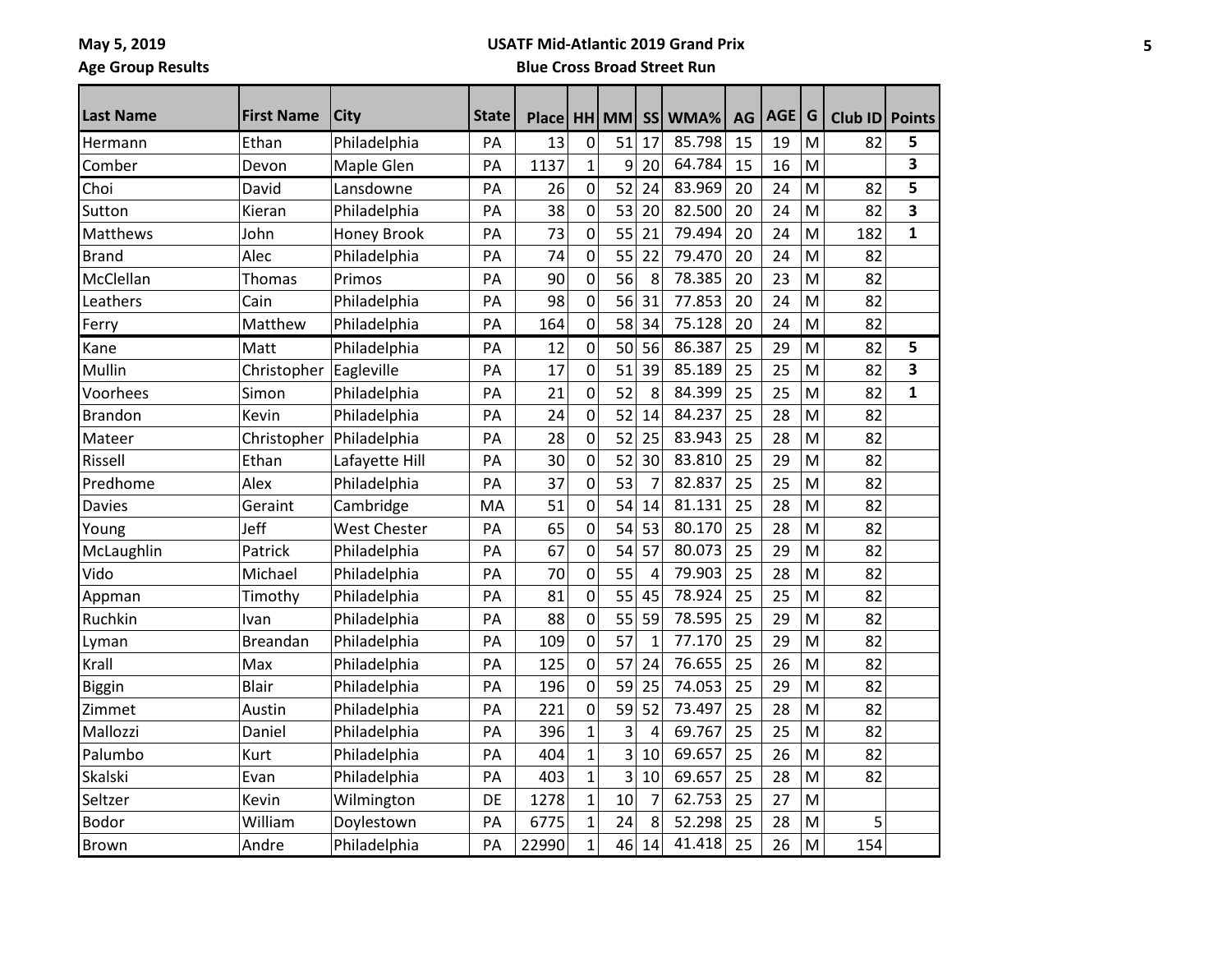### **USATF Mid-Atlantic 2019 Grand Prix**

**Age Group Results**

| Matuszak       | Paul         | Philadelphia           | PA        | 8     | 0              | 49             | 21          | 89.193 | 30 | 32 | M | 82  | 5            |
|----------------|--------------|------------------------|-----------|-------|----------------|----------------|-------------|--------|----|----|---|-----|--------------|
| Hallman        | Stephen      | Philadelphia           | PA        | 32    | 0              | 52             | 32          | 83.756 | 30 | 31 | M | 82  | 3            |
| McGrath        | Colin        | Long Island City       | <b>NY</b> | 39    | 0              | 53             | 25          | 82.402 | 30 | 32 | M | 82  | 1            |
| Kampf          | Seth         | Collegeville           | PA        | 63    | $\overline{0}$ | 54             | 37          | 80.867 | 30 | 34 | M | 182 |              |
| Foley          | Joe          | Philadelphia           | PA        | 86    | 0              | 55             | 56          | 78.695 | 30 | 32 | M | 82  |              |
| O'Connor       | Dennis       | Philadelphia           | PA        | 92    | 0              | 56             | 18          | 78.182 | 30 | 32 | M | 81  |              |
| Smith          | Zach         | Philadelphia           | PA        | 7380  | 0              | 57             | $\mathbf 0$ | 77.193 | 30 | 31 | M | 82  |              |
| Nieto          | Benjamin     | Philadelphia           | PA        | 129   | 0              | 57             | 33          | 76.455 | 30 | 31 | M | 82  |              |
| Taggart        | Patrick      | Philadelphia           | PA        | 193   | 0              | 59             | 23          | 74.235 | 30 | 33 | M | 82  |              |
| Giacomoni      | Anthony      | Phoenixville           | PA        | 212   | $\overline{0}$ | 59             | 41          | 74.002 | 30 | 34 | M | 5   |              |
| Santiago       | Daryl        | Philadelphia           | PA        | 395   | $\mathbf{1}$   | 3              | 4           | 69.794 | 30 | 32 | M | 82  |              |
| Tozzo          | Alex         | Philadelphia           | PA        | 777   | $\overline{1}$ | 6              | 59          | 65.812 | 30 | 33 | M | 82  |              |
| O'Brien        | Jerry        | Philadelphia           | PA        | 5991  | $\mathbf{1}$   | 22             | 48          | 53.140 | 30 | 30 | M |     |              |
| Cruz           | Carlos       | Phl                    | PA        | 17265 | $\overline{1}$ | 38             | 8           | 44.837 | 30 | 30 | M |     |              |
| Binder         | Joseph       | Haverford              | PA        | 44    | 0              | 53             | 41          | 82.490 | 35 | 35 | M | 82  | 5            |
| Reitinger      | Eric         | <b>Mount Laurel</b>    | NJ        | 100   | $\overline{0}$ | 56             | 34          | 78.285 | 35 | 35 | M | 306 | 3            |
| Castner        | Keith        | Harleysville           | PA        | 214   | 0              | 59             | 47          | 74.631 | 35 | 37 | M | 55  | 1            |
| Guerra         | Deron        | Pennsauken             | <b>NJ</b> | 8934  | $\overline{1}$ | 27             | 24          | 51.297 | 35 | 38 | M | 9   |              |
| <b>Butler</b>  | <b>Brock</b> | <b>Chester Springs</b> | PA        | 23    | 0              | 52             | 13          | 87.552 | 40 | 41 | M | 81  | 5            |
| DiGennaro      | Mike         | Wilmington             | DE        | 45    | 0              | 53             | 47          | 84.382 | 40 | 40 | M | 25  | 3            |
| Thirumurthy    | Harsha       | <b>Bala Cynwyd</b>     | PA        | 107   | 0              | 56             | 56          | 80.943 | 40 | 42 | M | 82  | $\mathbf{1}$ |
| <b>Becker</b>  | John         | Philadelphia           | PA        | 150   | 0              | 58             | 17          | 77.867 | 40 | 40 | M | 81  |              |
| Wojciechowski  | Anthony      | Philadelphia           | PA        | 460   | $\overline{1}$ | 3              | 58          | 72.043 | 40 | 42 | M | 81  |              |
| <b>Hessels</b> | Andre        | Wayne                  | PA        | 693   | $\mathbf{1}$   | 6              | 16          | 70.674 | 40 | 44 | M | 182 |              |
| Kaucher        | Michael      | <b>Haddon Heights</b>  | <b>NJ</b> | 590   | $\overline{1}$ | 5              | 30          | 70.356 | 40 | 42 | M | 81  |              |
| <b>Barker</b>  | <b>Bruce</b> | Haddonfield            | <b>NJ</b> | 818   | $\mathbf{1}$   | $\overline{7}$ | 18          | 69.589 | 40 | 44 | M | 14  |              |
| <b>Krauss</b>  | Michael      | Wallingford            | PA        | 945   | $\overline{1}$ | 8              | 14          | 68.637 | 40 | 44 | M |     |              |
| Conn           | Bill         | Berwyn                 | PA        | 1866  | $\mathbf{1}$   | 13             | 0           | 64.155 | 40 | 44 | M | 81  |              |
| Dang           | Anh          | Philadelphia           | PA        | 1916  | $\overline{1}$ | 13             | 11          | 63.995 | 40 | 44 | M |     |              |
| Tamburello     | Anthony      | Glassboro              | NJ        | 3207  | $\mathbf{1}$   | 17             | 11          | 60.678 | 40 | 44 | M | 14  |              |
| Prosser        | Greg         | Downingtown            | PA        | 3577  | $\overline{1}$ | 18             | $\mathbf 0$ | 60.043 | 40 | 44 | M | 182 |              |
| Uebele         | Matthew      | Havertown              | PA        | 4159  | $\overline{1}$ | 19             | 12          | 58.649 | 40 | 43 | M |     |              |
| Zesinger       | Greg         | Huntingdon Valley      | PA        | 11277 | $\overline{1}$ | 30             | 27          | 51.778 | 40 | 44 | M |     |              |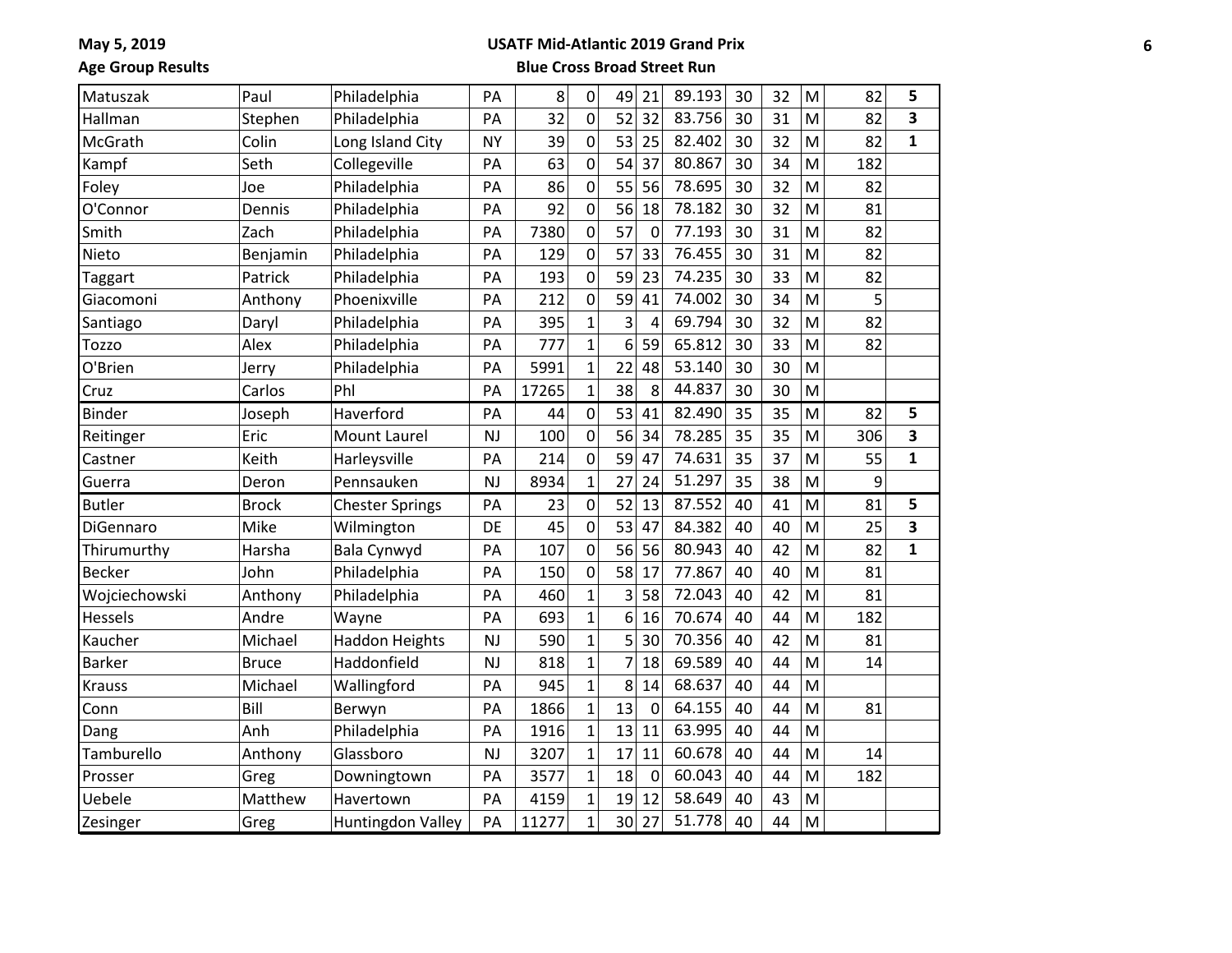#### **USATF Mid-Atlantic 2019 Grand Prix**

**Age Group Results**

| Sandercock   | Matthew  | Exton             | PA        | 173   | $\mathbf 0$  | 58             | 48 | 83.759 | 45 | 50 | M | 182  | 5            |
|--------------|----------|-------------------|-----------|-------|--------------|----------------|----|--------|----|----|---|------|--------------|
| Varallo      | Vince    | Fort Washington   | PA        | 176   | $\mathbf 0$  | 58             | 56 | 80.798 | 45 | 46 | M | 1173 | 3            |
| Cardoso      | Marco    | Sayreville        | <b>NJ</b> | 192   | $\pmb{0}$    | 59             | 22 | 80.208 | 45 | 46 | M | 14   | $\mathbf{1}$ |
| Smith        | Andrew   | Philadelphia      | PA        | 326   | $\mathbf{1}$ | $\overline{2}$ | 11 | 76.575 | 45 | 46 | M | 81   |              |
| Smith        | Tyson    | Philadelphia      | PA        | 332   | $\mathbf{1}$ | $\overline{2}$ | 19 | 76.411 | 45 | 46 | M | 81   |              |
| Cutrona      | Matthew  | Wilmington        | DE        | 473   | $\mathbf{1}$ | 4              | 11 | 75.435 | 45 | 48 | M | 25   |              |
| Nicolosi     | Philip   | Easton            | PA        | 794   | $\mathbf{1}$ | 7              | 9  | 72.698 | 45 | 49 | M | 1119 |              |
| Cummins      | Seamus   | Huntingdon Valley | PA        | 598   | $\mathbf{1}$ | 5              | 32 | 72.660 | 45 | 46 | M | 81   |              |
| Aliferov     | Oleg     | Cherry Hill       | <b>NJ</b> | 1084  | $\mathbf{1}$ | 9              | 2  | 70.715 | 45 | 49 | M | 306  |              |
| Shilling     | Adam     | Wilmington        | DE        | 854   | $\mathbf{1}$ | 7              | 35 | 69.864 | 45 | 45 | M | 25   |              |
| Wojnar       | Rich     | Cinnaminson       | <b>NJ</b> | 1222  | $\mathbf{1}$ | 9              | 50 | 68.186 | 45 | 46 | M | 306  |              |
| Martin       | William  | Blackwood         | <b>NJ</b> | 2139  | $\mathbf{1}$ | 13             | 59 | 64.879 | 45 | 47 | M | 81   |              |
| Mann         | Charles  | Cherry Hill       | <b>NJ</b> | 3655  | $\mathbf{1}$ | 18             | 11 | 62.439 | 45 | 49 | M | 14   |              |
| Schafer      | Neil     | Collegeville      | PA        | 4767  | $\mathbf{1}$ | 20             | 22 | 60.742 | 45 | 49 | M |      |              |
| Murphy       | Tyler    | Langhorne         | PA        | 5342  | $\mathbf{1}$ | 21             | 37 | 59.812 | 45 | 49 | M | 1131 |              |
| Cross        | Zachary  | Lafayette Hill    | PA        | 6203  | $\mathbf{1}$ | 23             | 9  | 56.785 | 45 | 45 | M | 408  |              |
| Taylor       | Kenneth  | Ardmore           | PA        | 7712  | $\mathbf{1}$ | 25             | 40 | 55.584 | 45 | 46 | M | 28   |              |
| <b>Bragg</b> | Adam     | Newark            | DE        | 7969  | $\mathbf{1}$ | 26             | 3  | 55.336 | 45 | 46 | M | 5    |              |
| Johnson      | Steven   | <b>Blue Bell</b>  | PA        | 11394 | $\mathbf{1}$ | 30             | 36 | 53.882 | 45 | 49 | M |      |              |
| Verna        | Nicholas | Berwyn            | PA        | 9852  | $\mathbf{1}$ | 28             | 35 | 53.302 | 45 | 45 | M | 81   |              |
| Stewart      | Daniel   | Yardley           | PA        | 17527 | $\mathbf{1}$ | 38             | 28 | 49.171 | 45 | 48 | M | 1131 |              |
| Bowler       | Akil     | Philadelphia      | PA        | 24161 | $\mathbf{1}$ | 48             | 13 | 43.632 | 45 | 45 | M | 181  |              |
| Johnson      | Jemal    | Phila             | PA        | 27478 | $\mathbf{1}$ | 55             | 6  | 42.412 | 45 | 49 | M |      |              |
| Strimel      | Craig    | Haddon Township   | <b>NJ</b> | 28513 | $\mathbf{1}$ | 57             | 44 | 41.464 | 45 | 49 | M | 81   |              |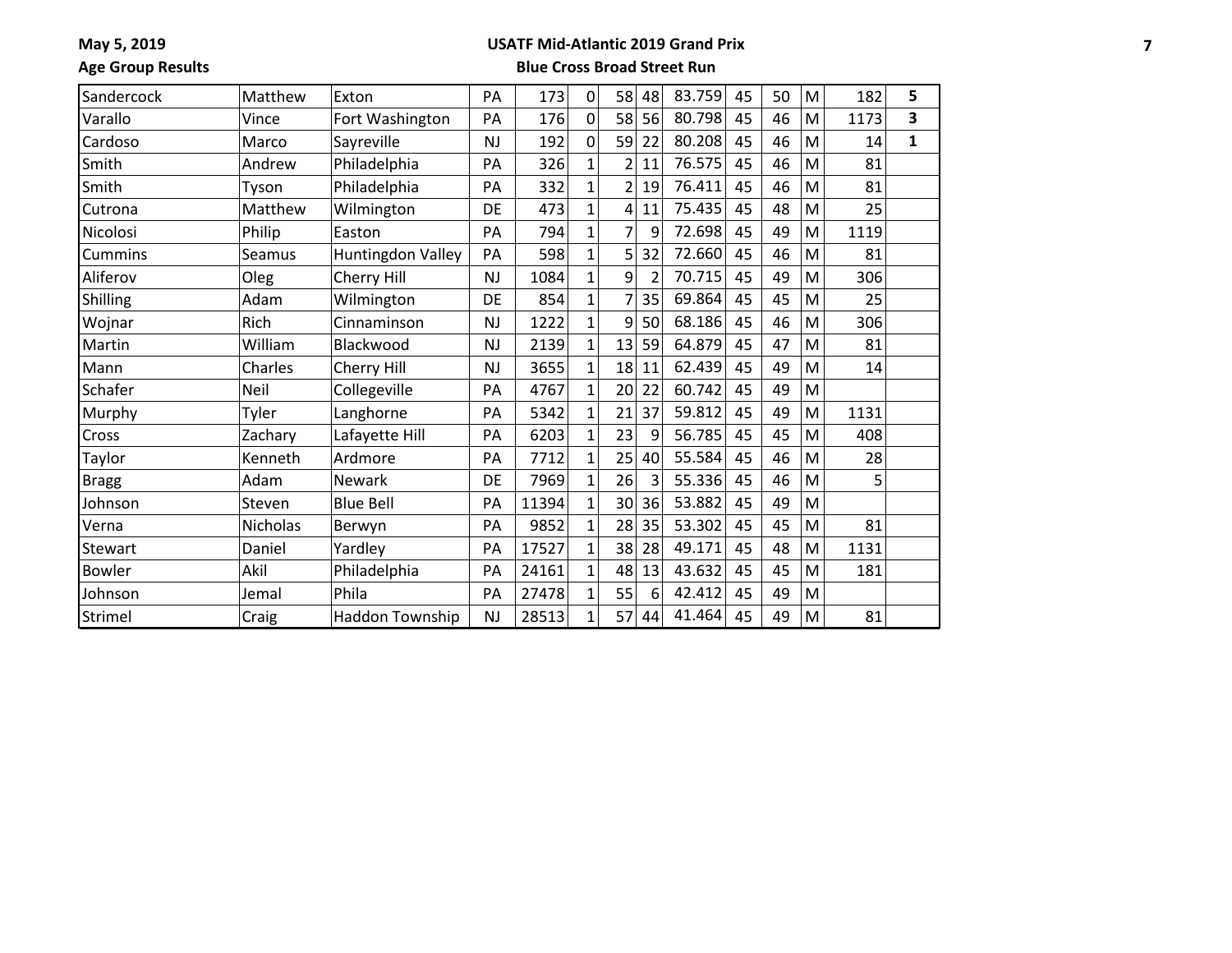## **USATF Mid-Atlantic 2019 Grand Prix**

**Age Group Results**

| <b>Barbee</b> | Kenneth        | Philadelphia              | PA        | 134   | $\mathbf 0$    | 57 | 36 | 89.323 | 50 | 55 | M | 81   | 5            |
|---------------|----------------|---------------------------|-----------|-------|----------------|----|----|--------|----|----|---|------|--------------|
| Harte         | Tim            | Coatesville               | PA        | 141   | $\mathbf 0$    | 57 | 56 | 85.731 | 50 | 51 | M | 81   | 3            |
| Farquhar      | Bill           | <b>Newark</b>             | DE        | 219   | $\mathbf 0$    | 59 | 50 | 83.008 | 50 | 51 | M | 25   | $\mathbf{1}$ |
| Dechnik       | Michael        | Skippack                  | PA        | 349   | $\mathbf{1}$   | 2  | 33 | 78.737 | 50 | 50 | M | 81   |              |
| Butowsky      | Howard         | Perkasie                  | PA        | 408   | $\mathbf{1}$   | 3  | 12 | 78.586 | 50 | 51 | M |      |              |
| Montini       | Paul           | Huntingdon Valley         | PA        | 455   | $\mathbf{1}$   | 3  | 54 | 77.726 | 50 | 51 | M | 81   |              |
| Dougherty     |                | Christopher   Penn Valley | PA        | 1412  | $\mathbf{1}$   | 10 | 48 | 70.763 | 50 | 52 | M | 28   |              |
| Craig         | Vincent        | <b>Bryn Mawr</b>          | PA        | 1212  | $\mathbf{1}$   | 9  | 45 | 70.609 | 50 | 50 | M | 28   |              |
| Crispin       | Keith          | Bear                      | DE        | 1566  | $\mathbf{1}$   | 11 | 43 | 69.858 | 50 | 52 | M | 25   |              |
| Chan          | Ed             | Broomall                  | PA        | 1520  | $\mathbf{1}$   | 11 | 26 | 69.529 | 50 | 51 | M | 28   |              |
| Palmer        | Marty          | Hatboro                   | PA        | 4722  | 1              | 20 | 17 | 63.504 | 50 | 54 | M | 81   |              |
| Rodriguez     | Jose           | Ambler                    | PA        | 4518  | $\mathbf{1}$   | 19 | 54 | 62.703 | 50 | 52 | M |      |              |
| Farrell       | Michael        | Downingtown               | PA        | 4993  | $\mathbf{1}$   | 20 | 53 | 60.890 | 50 | 50 | M | 182  |              |
| Wrenn         | Jeffrey        | Downingtown               | PA        | 6134  | $\mathbf{1}$   | 23 | 3  | 60.867 | 50 | 53 | M | 31   |              |
| Nolan         | Peter          | Yardley                   | PA        | 6914  | $\mathbf{1}$   | 24 | 24 | 60.407 | 50 | 54 | M | 1131 |              |
| Law           | Bob            | Mantua                    | <b>NJ</b> | 6004  | $\mathbf{1}$   | 22 | 50 | 59.457 | 50 | 50 | M | 9    |              |
| Forward       | Doug           | Thorndale                 | PA        | 7899  | $\mathbf{1}$   | 25 | 57 | 58.813 | 50 | 53 | M | 182  |              |
| Padien        | Paul           | Chadds Ford               | PA        | 10896 | $\mathbf{1}$   | 29 | 57 | 56.680 | 50 | 54 | M |      |              |
| Lombardi      | James          | Oreland                   | PA        | 10370 | $\mathbf{1}$   | 29 | 18 | 56.103 | 50 | 52 | M | 1173 |              |
| Hamilton      | <b>Brandon</b> | Haddon Township           | <b>NJ</b> | 12508 | $\mathbf{1}$   | 32 |    | 53.917 | 50 | 51 | M | 14   |              |
| McCloskey     | Patrick        | Doylestown                | PA        | 15547 | $\mathbf{1}$   | 35 | 58 | 52.675 | 50 | 53 | M |      |              |
| Lockhead      | Sean           | Richboro                  | PA        | 24453 | $\mathbf{1}$   | 48 | 46 | 45.663 | 50 | 51 | M | 5    |              |
| Oriente       | John           | Holland                   | PA        | 33865 | $\overline{2}$ | 32 | 9  | 32.643 | 50 | 51 | M |      |              |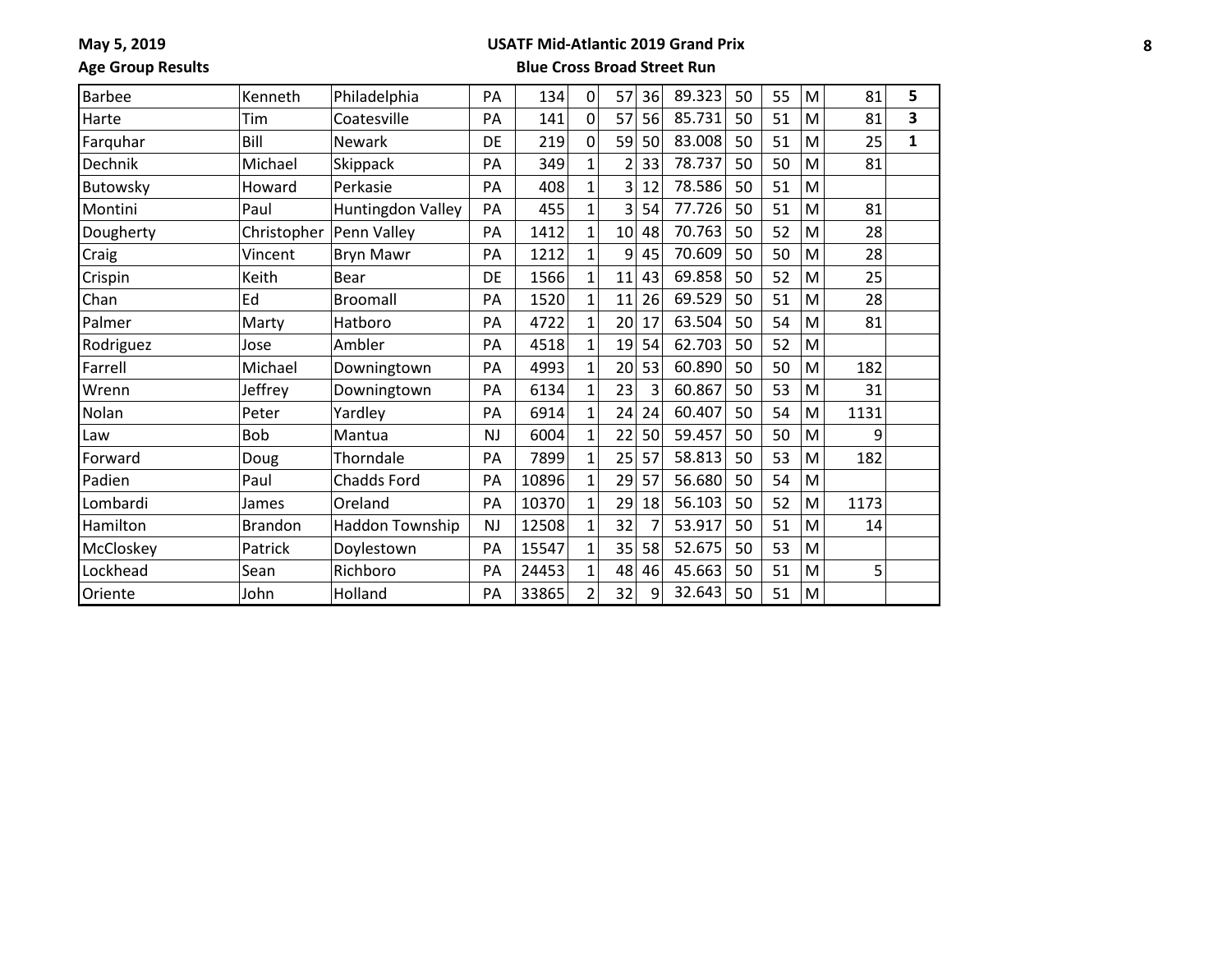### **USATF Mid-Atlantic 2019 Grand Prix**

**Age Group Results**

| Sery            | Jim          | Clarksboro          | <b>NJ</b> | 218   | 0              | 59             | 49             | 87.573 | 55 | 57 | M | 14   | 5            |
|-----------------|--------------|---------------------|-----------|-------|----------------|----------------|----------------|--------|----|----|---|------|--------------|
| Mazo            | Daniel       | Bala Cynwyd         | PA        | 284   | $\mathbf{1}$   | $\overline{1}$ | 24             | 83.795 | 55 | 55 | M | 81   | 3            |
| Forde           | Kevin        | Philadelphia        | PA        | 502   | $\mathbf{1}$   | 4              | 30             | 79.767 | 55 | 55 | M | 81   | $\mathbf{1}$ |
| Armstrong       | Scott        | Pottstown           | PA        | 572   | $\mathbf{1}$   | 5              | 19             | 79.485 | 55 | 56 | M | 81   |              |
| Cauller         | Gregory      | York                | PA        | 811   | $\mathbf{1}$   | $\overline{7}$ | 15             | 79.356 | 55 | 59 | M | 25   |              |
| Wiechecki       | David        | Wilmington          | DE        | 999   | $\mathbf{1}$   | 8              | 33             | 76.416 | 55 | 57 | M | 25   |              |
| Hatch           | Stanley      | Flourtown           | PA        | 1079  | $\mathbf{1}$   | 9              | 1              | 75.900 | 55 | 57 | M | 81   |              |
| <b>Bizal</b>    | Michael      | Exton               | PA        | 1369  | $\mathbf{1}$   | 10             | 32             | 74.953 | 55 | 58 | M | 182  |              |
| Hranilovich     | Stephen      | Phoenixville        | PA        | 1191  | $\overline{1}$ | 9              | 37             | 73.905 | 55 | 55 | M | 5    |              |
| Bodary          | Michael      | Downingtown         | PA        | 1565  | $\overline{1}$ | 11             | 43             | 73.716 | 55 | 58 | M | 182  |              |
| Armstrong       | Michael      | Havertown           | PA        | 1231  | $\mathbf{1}$   | 9              | 53             | 73.623 | 55 | 55 | M |      |              |
| Fillippo        | <b>Brian</b> | Phoenixville        | PA        | 2216  | $\overline{1}$ | 14             | 13             | 71.907 | 55 | 59 | M | 182  |              |
| Rankin          | Michael      | Turnersville        | <b>NJ</b> | 2375  | $\overline{1}$ | 14             | 46             | 71.378 | 55 | 59 | M |      |              |
| Sweigart        | Dirk         | Wilmington          | DE        | 4374  | $\mathbf{1}$   | 19             | 37             | 67.030 | 55 | 59 | M | 25   |              |
| Matthews        | Kevin        | <b>Honey Brook</b>  | PA        | 3687  | $\mathbf{1}$   | 18             | 14             | 65.765 | 55 | 55 | M | 182  |              |
| Carstens        | <b>Russ</b>  | Wynnewood           | PA        | 4090  | $\mathbf{1}$   | 19             | 5              | 65.058 | 55 | 55 | M | 81   |              |
| Estrada         | Alex         | <b>Mount Laurel</b> | <b>NJ</b> | 6215  | $\mathbf{1}$   | 23             | 10             | 62.986 | 55 | 57 | M | 9    |              |
| Conway          | Bill         | Downingtown         | PA        | 11710 | $\mathbf{1}$   | 31             | 3              | 58.063 | 55 | 58 | M | 182  |              |
| Perkins         | Gary         | Philadelphia        | PA        | 24587 | $\mathbf{1}$   | 49             | $\overline{2}$ | 47.615 | 55 | 56 | M |      |              |
| Lynch           | Michael      | Easton              | PA        | 25717 | $\mathbf{1}$   | 51             | 9              | 47.563 | 55 | 58 | M |      |              |
| Isaac           | Paul         | Folcroft            | PA        | 29468 | $\overline{2}$ | $\mathbf 0$    | 24             | 42.733 | 55 | 55 | M | 5    |              |
| <b>Boland</b>   | Robert       | Warrington          | PA        | 1035  | $\mathbf{1}$   | 8              | 47             | 80.591 | 60 | 63 | M | 1173 | 5            |
| Simonetti       | <b>Nick</b>  | Perkasie            | PA        | 1804  | $\mathbf{1}$   | 12             | 46             | 74.714 | 60 | 61 | M | 81   | 3            |
| Pellechio       | Thomas       | Doylestown          | PA        | 2946  | $\mathbf{1}$   | 16             | 26             | 72.525 | 60 | 63 | M | 5    | $\mathbf{1}$ |
| Sandmeyer       | Rod          | Lower Gwynedd       | PA        | 2724  | $\mathbf 1$    | 15             | 48             | 72.427 | 60 | 62 | M | 81   |              |
| Mullen          | Nace         | Philadelphia        | PA        | 7924  | $\mathbf{1}$   | 25             | 59             | 63.850 | 60 | 62 | M | 28   |              |
| <b>Bruckner</b> | Joseph       | <b>West Berlin</b>  | <b>NJ</b> | 12439 | $\mathbf 1$    | 32             | $\mathbf 1$    | 60.822 | 60 | 64 | M | 9    |              |
| Stein           | James        | Yardley             | PA        | 10526 | $\mathbf{1}$   | 29             | 29             | 60.756 | 60 | 61 | M |      |              |
| Tempro          | Chris        | Allentown           | PA        | 12172 | $\mathbf 1$    | 31             | 40             | 58.764 | 60 | 60 | M | 5    |              |
| Zmirich         | Robert       | <b>Mount Laurel</b> | <b>NJ</b> | 24015 | $\mathbf{1}$   | 47             | 57             | 50.363 | 60 | 61 | M | 9    |              |